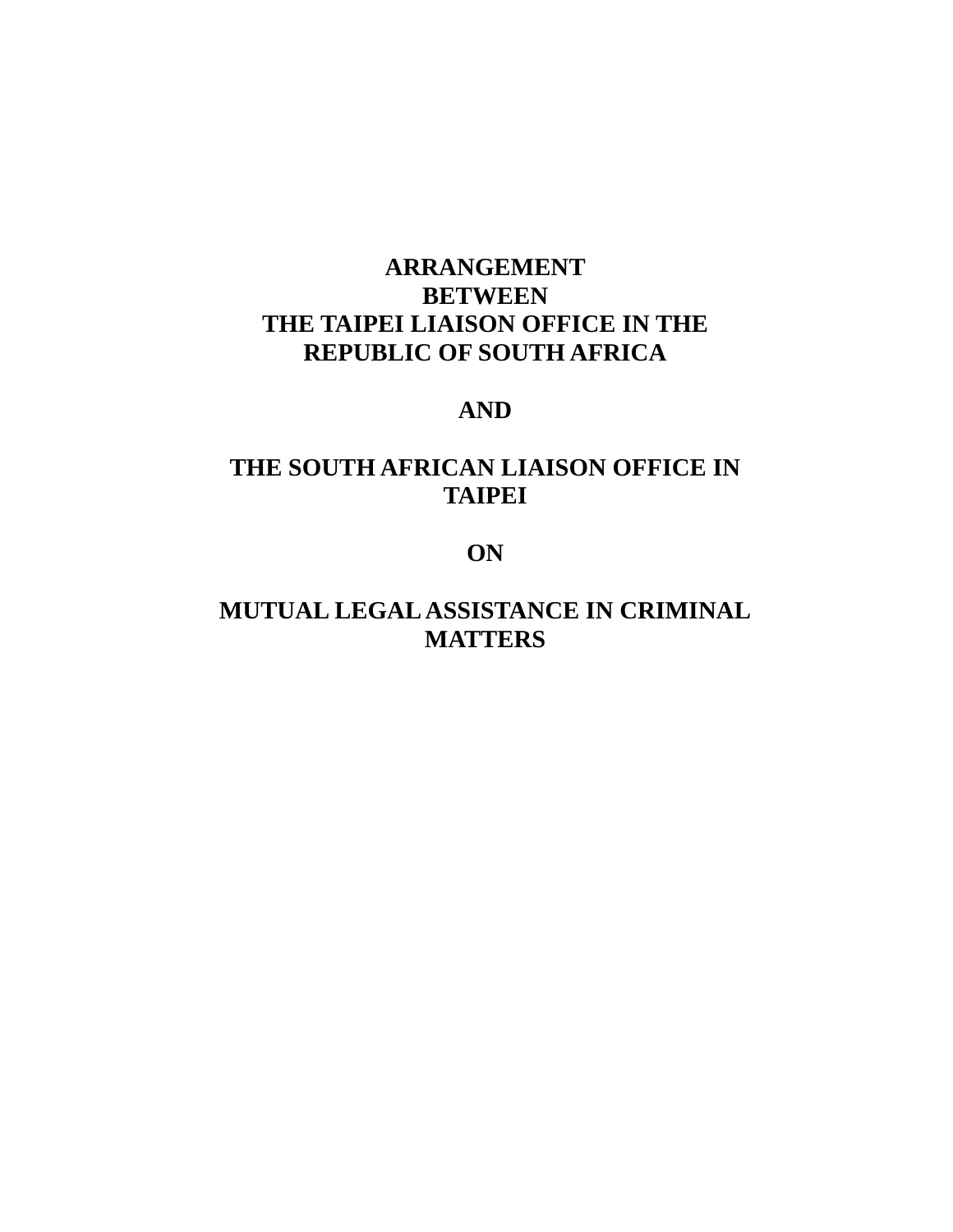Signed on July 24, 2013; Entered into force on November 28, 2014.

**The Taipei Liaison office in the Republic of South Africa and the South African Liaison Office in Taipei**(**"hereinafter jointly referred to as"the Parties"and in the singular as"a Party"**)**;**

**DESIRING to improve the effectiveness of the law enforcement authorities in the investigation, prosecution and prevention of crime through co-operation and mutual legal assistance in criminal matters;**

**NOTING that the domestic law applicable in the jurisdictions of the Parties provide for international mutual legal assistance**;

## **HAVE REACHED the following understandings:**

## **Article 1**

## **Competent Authorities and Co-operation**

(1) The Competent Authorities responsible for the implementation of this Arrangement will be-

- (a) on behalf of the Taipei Liaison Office in the Republic of South Africa, the Ministry of Justice;
- (b) on behalf of the South African Liaison Office in Taipei, the Department of Justice and Constitutional Development;
- (2) The Component Authorities will use their best efforts to co-operate in accordance with the provisions of this Arrangement, acting in their respective jurisdictions and subject to the applicable domestic law;

## **Article2**

### **Areas of Co-operations**

- (1) The Competent Authorities will endeavour to promote the development of cooperation in the criminal investigation and prosecution of crimes committed within the respective jurisdictions in the following areas:
	- (a) Taking the testimony or statements of persons;
	- (b) providing documents, records and articles of evidence;
	- (c) locating or identifying persons;
	- (d) serving documents;
	- (e) executing requests for searches and seizures for the purpose of securing evidence; and
	- (f) any other form of assistance not prohibited by the domestic law applicable to the Parties.

(2) This Arrangement does not apply to extradtion.

## **Article 3**

## **Request for Assistance**

- (1) A request for assistance must be made in writing, but the requested Competent Authority may accept a request directly or in another form in emergency situations. In such a case, the request must be confirmed in writing within ten(10) days thereafter unless the requested Competent Authority of the requested Party agrees otherwise.
- (2) The request must include-
	- $(a)$  the name of the authority conducting the investigation, prosecution, or proceeding to which the request relates;
	- (b) a description of the subject matter and nature of the investigation, prosecution or proceeding, including the specific criminal offences which relate to the matter;
	- (c) a description of the evidence, information or other assistance sought; and
- (d) a statement of the purpose for which the evidence, information or other assistance is sought.
- (3) To the extent necessary and possible, a request must also include-
	- (a) information on the identity and location of any person from whom evidence is Sought;
	- (b) information on the identity and location of a person to be served, the person's relationship to the proceedings, and the manner in which service is to be made;
	- (c) information on the identity and whereabouts of a person to be located;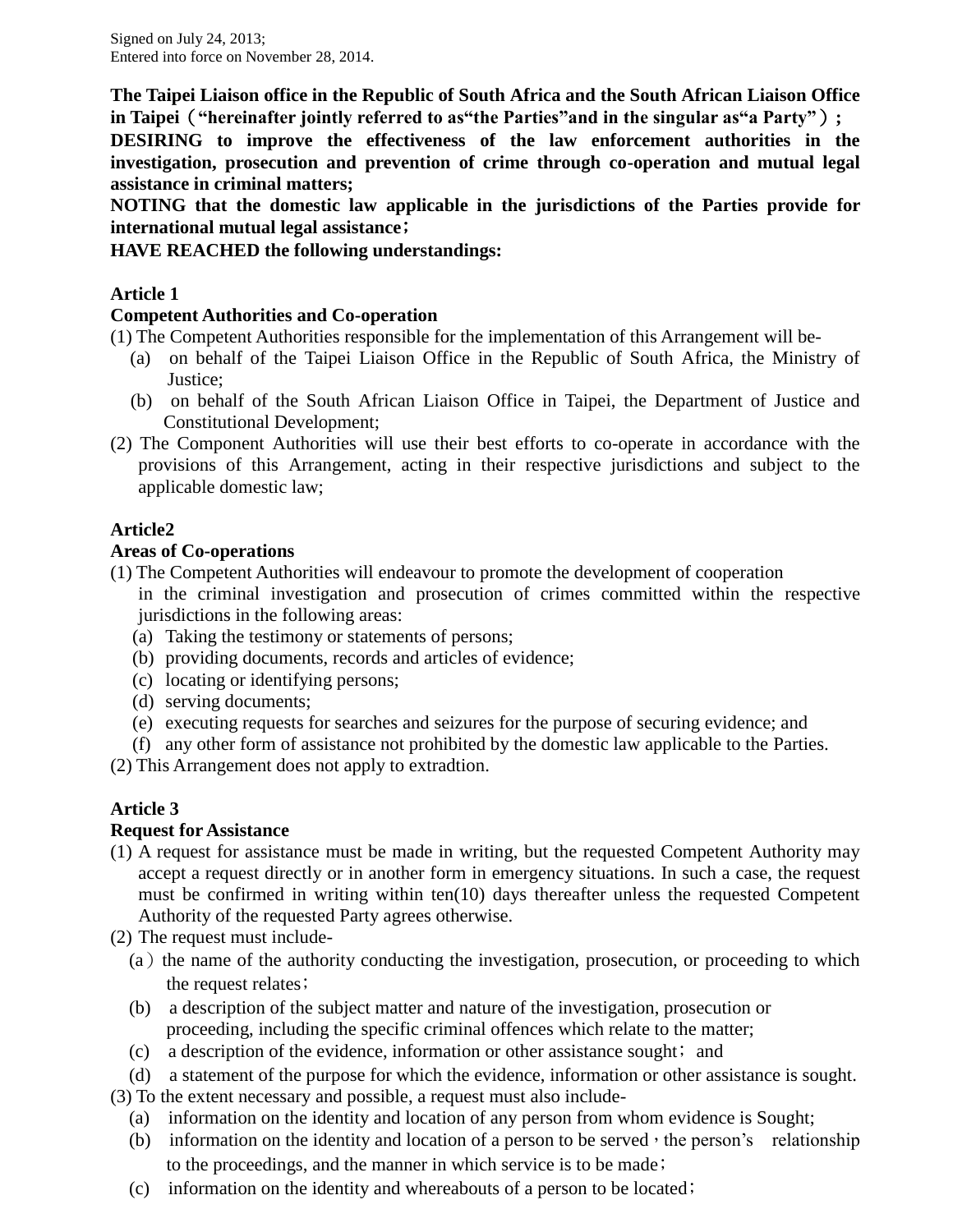- (d) a precise description of the place or person to be searched and of the articles to be seized;
- (e) a description of the manner in which any testimony or statement is to be taken and recorded:
- (f) a list of questions to be asked of a witness;
- (g) a description of any particular procedure to be followed in executing the request;
- (h) information as to the allowances and expenses to which a person asked to appear in the jurisdiction applicable to the requested Competent Authority will be entitled;
- $(i)$  any requirements for confidentiality and the reasons therefore;
- (j) a judicial order or court order, as may be applicable, or a certified copy thereof, which is to be enforced and a statement that such order is final; and
- (k) any other infonnation which may be brought to the attention of the requested Competent Authority to facilitate its execution of the request.

## **Article 4**

## **Ewecution of Requests**

- (1)The requested Cmpetent Authority must endeavor to esecute all requests promptly and fully.
- (2)The requesting Competent Authority must be notified immediately of any Circumstances hampering the execution of the request or causing considerable delay in its execution.
- (3) If the execution of the request does not fall within the competence of the requested Competent Authority, it must promptly notify the requesting Competent Authority accordingly.
- (4) The requested Competent Authority may request such further infonnation as it deems necessary to duly execute the request.
- (5) If the requested Competent Authority consider that the immediate execution of the request may hamper criminal prosecution, other proceedings or investigations being carried out in the relevant jurisdiction, it may suspend the execution of the request or allow the execution under conditions which were set as necessary after consultations with the requesting Competent Authority. If the requesting Competent Authority agrees to receive assistance under the suggested conditions, it must comply with these conditions.
- (6) On the receipt of the applications made by the requesting Competent Authority, the requested Competent Authority must endeavour to ensure the confidentiality of the fact that the request was made, its contents and annexed documents, as well as the fact of providing assistance. If it is not possible to execute the request without preserving its confidentiaiity, the requested Competent Authority will inform the requesting Competent Authority accordingly, after which the latter may decide as to whether it will be acceptable to execute the request under such conditions.
- (7) The requested Competent Authority must, at its earliest convenience, inform the requesting Competent Authority about the results of the execution of the request.

## **Article 5**

### **Refusal of Assistance**

- (1) Envisaged assistance undertaken in terms of this Arrangement may be refused wholly or partially, if the requested Competent Authority deems the execution of the request to be detrimental to the security, public order or other essential interests of the jurisdiction represented by it, or deems it to be in conflict with the domestic law or international obligations applicable to the jurisdiction represented by it.
- (2) Assistance may be refused by the requested Competent Authority if the act in relation to which the request was forwarded is not punishable under the domestic law applicable to the jurisdiction represented by it.
- (3) Assistance may also be refused if execution of the request inlposes an excessive burden on the resources of the requested Competent Authority.
- (4) Should it be possible, the requested Competent Authority may before taking a decision to refuse the assistance requested in accordance with sub-Articles (1),(2) and (3), consult with the requesting Competent Authority in order to establish whether the assistance may be granted on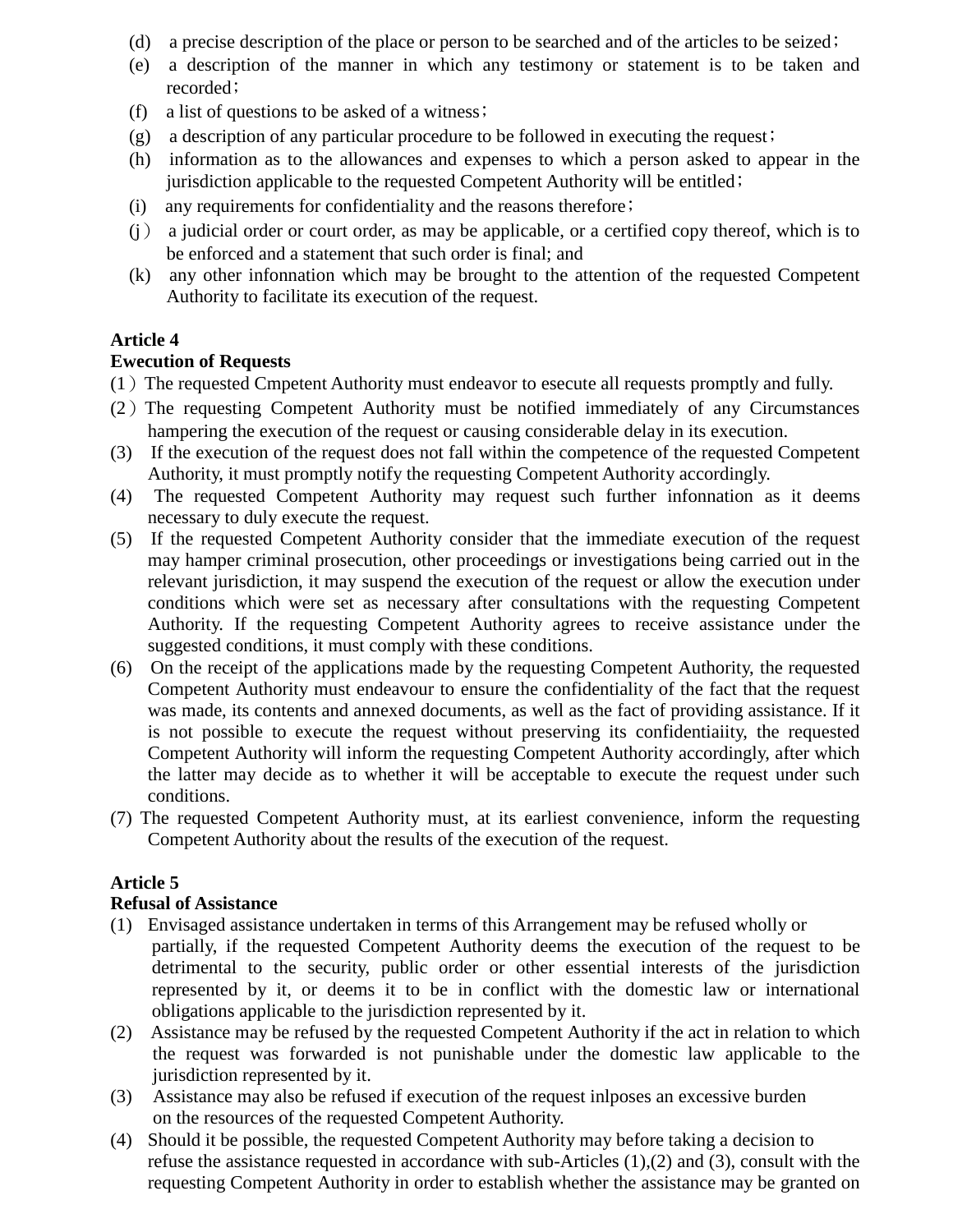the conditions which the requested Competent Authority may impose. If the requesting Competent Authority agrees to receive assistance under the suggested conditions, it must comply with these conditions.

(5) The requesting Competent Authority should be notified in writing about full or Partial refusal to execute the request together with an explanation of the reasons for such refusal.

### **Article 6**

#### **Limitations Relating to the Use of Information, Documents and Personal Data**

- (1) Each Competent Authority must endeavour to ensure the confidentiality of information, documents and personal data received from the other Competent Authority, if they are restricted or the other Competent Authority disapproves of its disclosure. The degree of such a restriction is to be determined by the providing Competent Authority.
- (2) Information, documents and personal data received in accordance with this Arrangement are not to be used without the consent of the providing Competent Authority for purposes other than those for which they were requested and provided.
- (3) In order to share information, documents and personal data received by a Competent Authority in accordance with this Arrangement with a third party, the prior consent of the providing Competent Authority is required.

#### **Article 7**

#### **Communications**

The Competent Authorities responsible for the implementation of this Arrangement referred to in Article 1 may directly communicate or consult with each other.

#### **Article 8**

#### **Expenses**

Ordinary expenses incurred in processing a request in terms of this Arrangnent must be borne by the requested Competent Authority, unless otherwise agreed upon between the Competent Authorities. Should the request involve high or extraordinary expenses, the Parties must consult with each other in order to establish the terms and conditions under which the request is to be processed, and the way in which the expenses are to be borne.

#### **Article 9**

#### **Language**

The Competent Authorities, in the course of their co-operation in accordance with this Arrangement must use English or Chinese as the medium of communication.

#### **Article 10**

#### **Consultation**

The parties may consult on any matter arising from the implementation or interpretation of this Arrangement.

#### **Article 11**

#### **Entry into Effect and Termination**

- (1) This Arrangement will enter into effect on the date on which the Parties have informed each other that they have complied with their domestic legal procedure, the effective date being the date of the last notification.
- (2) This Arrangement will apply to any request presented after its entry into effect even if the relevant offices occurred before its entry into effect.
- (3) This Arrangement may be terminated by either Party by giving at least six (6) months' written notification in advance to the other Party of such intention.

**Article 12 Amendment**